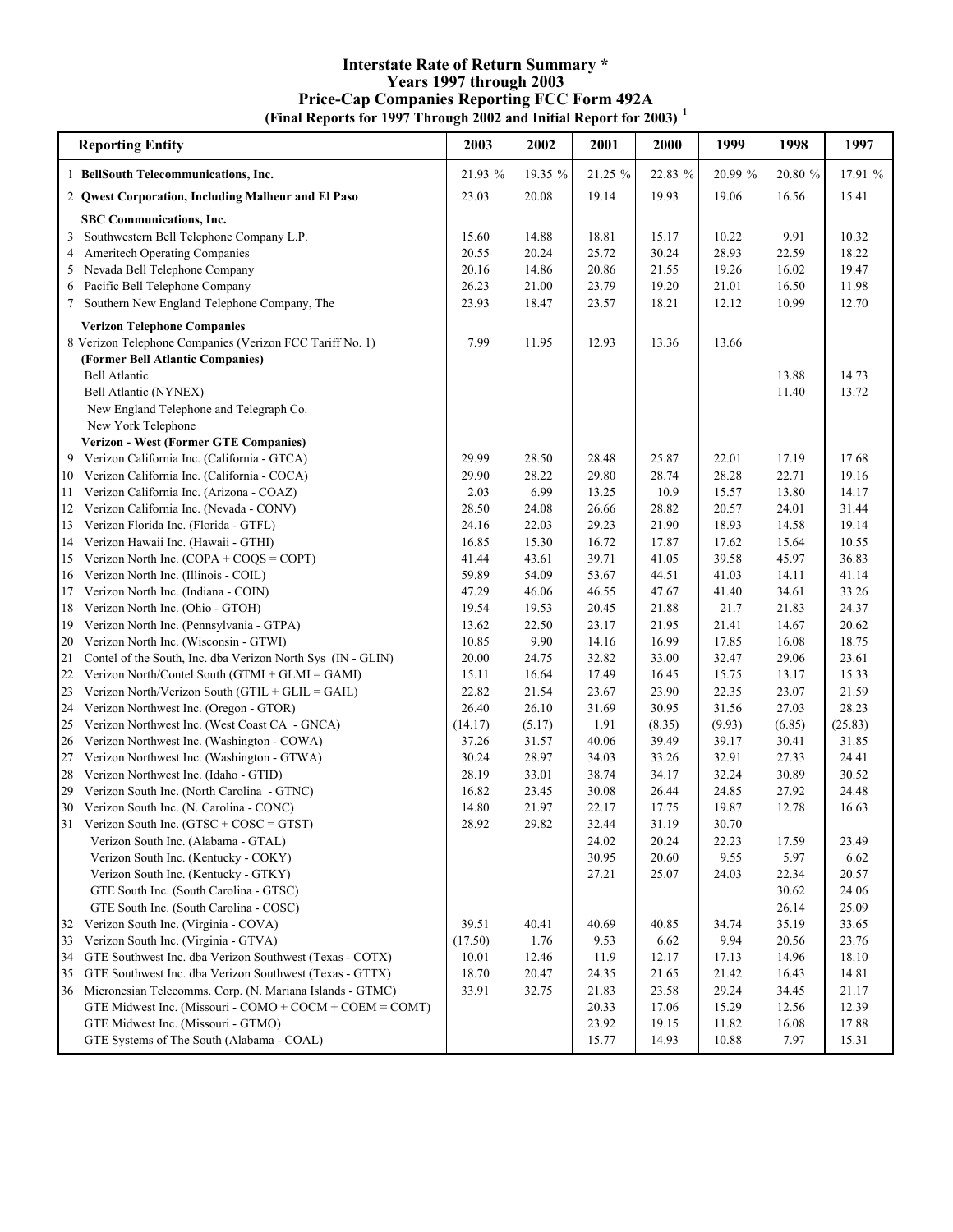### **Interstate Rate of Return Summary \* Years 1997 through 2003 (Final Reports for 1997 Through 2002 and Initial Report for 2003) <sup>1</sup> Price-Cap Companies Reporting FCC Form 492A - Continued**

|    | <b>Reporting Entity</b>                                        | 2003    | 2002                 | 2001    | 2000    | 1999    | 1998    | 1997    |
|----|----------------------------------------------------------------|---------|----------------------|---------|---------|---------|---------|---------|
|    | <b>Sprint</b>                                                  |         |                      |         |         |         |         |         |
| 37 | Central Telephone Company - Nevada Division                    | 34.16 % | 23.80 %              | 19.61 % | 19.29 % | 21.15 % | 17.79 % | 17.07 % |
| 38 | Sprint - Florida Incorporated                                  | 35.54   | 29.41                | 25.89   | 27.38   | 27.17   | 26.14   | 20.05   |
| 39 | Sprint Local Telephone Cos. - Eastern (NJ & PA)                | 45.38   | 37.78                | 26.21   | 25.62   | 20.87   | 14.59   | 17.36   |
| 40 | Sprint Local Telephone Cos. - Midwest (MO, KS, MN, NE, WY, TX) | 25.24   | 18.89                | 16.63   | 18.88   | 17.69   | 19.66   | 19.97   |
| 41 | Sprint Local Telephone Cos. - North Carolina                   | 45.89   | 36.64                | 25.56   | 22.23   | 15.92   | 12.55   | 16.54   |
| 42 | Sprint Local Telephone Cos. - Northwest (OR & WA)              | 33.51   | 34.62                | 31.55   | 32.77   | 31.86   | 32.54   | 30.59   |
| 43 | Sprint Local Telephone Cos. - Southeast (TN, VA & SC)          | 34.34   | 33.76                | 25.33   | 23.32   | 17.50   | 15.87   | 17.62   |
| 44 | United Telephone Co. of Indiana, Inc.                          | 46.47   | 41.75                | 35.19   | 38.21   | 28.98   | 24.19   | 26.13   |
| 45 | United Telephone Co. of Ohio                                   | 31.50   | 30.89                | 27.13   | 20.03   | 20.16   | 17.33   | 13.91   |
|    | Central Telephone of Illinois                                  |         |                      |         |         |         |         | 18.92   |
|    | <b>All Other Companies</b>                                     |         |                      |         |         |         |         |         |
| 46 | ALLTEL Nebraska, Inc.                                          | 13.43   | 12.20                | 12.57   | 12.99   | 19.27   | 15.02   | 12.27   |
| 47 | Kentucky ALLTEL - Lexington, Inc.                              | 26.75   | 27.78                |         |         |         |         |         |
| 48 | Kentucky ALLTEL - London, Inc.                                 | 26.26   | 28.76                |         |         |         |         |         |
| 49 | CenturyTel of Belle-Hermann/So Missouri/Sw Missouri (CNMO)     | 23.20   | 4.69 $^{-2}$         |         |         |         |         |         |
| 50 | CenturyTel of Central Missouri (CNMC)                          | 47.17   | 11.83                |         |         |         |         |         |
| 51 | CenturyTel of Northern Alabama (CNAN)                          | 17.17   | 7.49 <sup>3</sup>    |         |         |         |         |         |
| 52 | CenturyTel of Southern Alabama (CNAS)                          | 34.53   | 15.78 <sup>3</sup>   |         |         |         |         |         |
| 53 | Cincinnati Bell Telephone Company                              | 32.48   | 28.64 4              | 30.09   | 28.95   | 25.45   | 17.81   | 20.04   |
| 54 | Citizens Telecommunications Cos. (CTC1)                        | 24.40   | 19.27                | 15.73   | 19.68   | 16.71   | 17.87   | 9.77    |
| 55 | Citizens Telecommunications Cos. (CTC2)                        | 16.14   | 20.67                | 17.30   | 24.05   | 15.74   | 14.29   | 13.25   |
| 56 | Citizens Telecommunications Cos. (CTC3)                        | 10.40   | 8.94                 | 4.52    | 16.12   | 15.56   |         |         |
| 57 | Citizens Telecommunications Cos. (CTC4)                        | 35.38   | 23.31                | 13.08   | 30.94   |         |         |         |
| 58 | Citizens Telecommunications Cos. (CTC5)                        | 40.37   | 4.90                 | 0.86    | (11.23) |         |         |         |
| 59 | Frontier Telephone of Rochester                                | 10.67   | 11.47                | 12.32   | 18.91   | 16.77   | 18.37   | 13.19   |
| 60 | Frontier Tier 2 Concurring Companies                           | 38.49   | 33.34                | 38.12   | 38.95   | 43.42   | 45.45   | 31.93   |
| 61 | Frontier Communications of Minnesota & Iowa                    | 32.16   | 31.15                | 25.24   | 33.16   | 35.40   | 29.28   | 28.26   |
| 62 | Iowa Telecom Service Group                                     | 17.58   | $14.26$ <sup>4</sup> | 13.07   |         |         |         |         |
| 63 | Iowa Telecom Systems Service Group                             | 23.97   | $20.47$ $^4\,$       | 18.45   |         |         |         |         |
| 64 | Valor New Mexico #1164                                         | 18.45   | 16.86                | 11.45   | 20.67   |         |         |         |
| 65 | Valor New Mexico #1193                                         | 20.41   | 15.88                | 8.39    | 13.35   |         |         |         |
| 66 | Valor Oklahoma                                                 | 8.69    | 9.31                 | 11.65   | 11.22   |         |         |         |
| 67 | Valor Texas                                                    | 15.21   | 10.66                | 5.70    | 5.24    |         |         |         |
|    | Maximum Rate of Return                                         | 59.89 % | 54.09 %              | 53.67 % | 47.67 % | 43.42 % | 47.21 % | 48.69 % |
|    | Minimum Rate of Return                                         | (17.50) | (5.17)               | 0.86    | (11.23) | (9.93)  | (6.85)  | (25.83) |
|    | Weighted Arithmetic Mean                                       | 18.06   | 17.69                | 19.62   | 18.04   | 18.50   | 16.52   | 15.60   |
|    | <b>Standard Deviation</b>                                      | 8.63    | 5.69                 | 5.80    | 5.17    | 5.96    | 5.13    | 3.96    |

\* The interstate rates of return reported by carriers on the FCC Form 492A may not necessarily agree with the interstate rates of return reported by the carriers on other Commission forms. For example, price-cap carriers also report interstate rates of return on the Commission's Automated Reporting Management Information System's (ARMIS) 43-01 report. The interstate rates of return reported by carriers on the ARMIS 43-01 include revenues and costs for non price-cap services.

1 For years 1991 - 1996, see Industry Analysis Division, Common Carrier Bureau, *Trends in Telephone Service* (August 2001).

<sup>2</sup> Rate of return is representative of the time period commencing from date of ownership beginning September 1, 2002.

<sup>3</sup> Rate of return is representative of the time period commencing from date of ownership beginning July 1, 2002.

<sup>4</sup> For final 2002, there were no changes to the preliminary.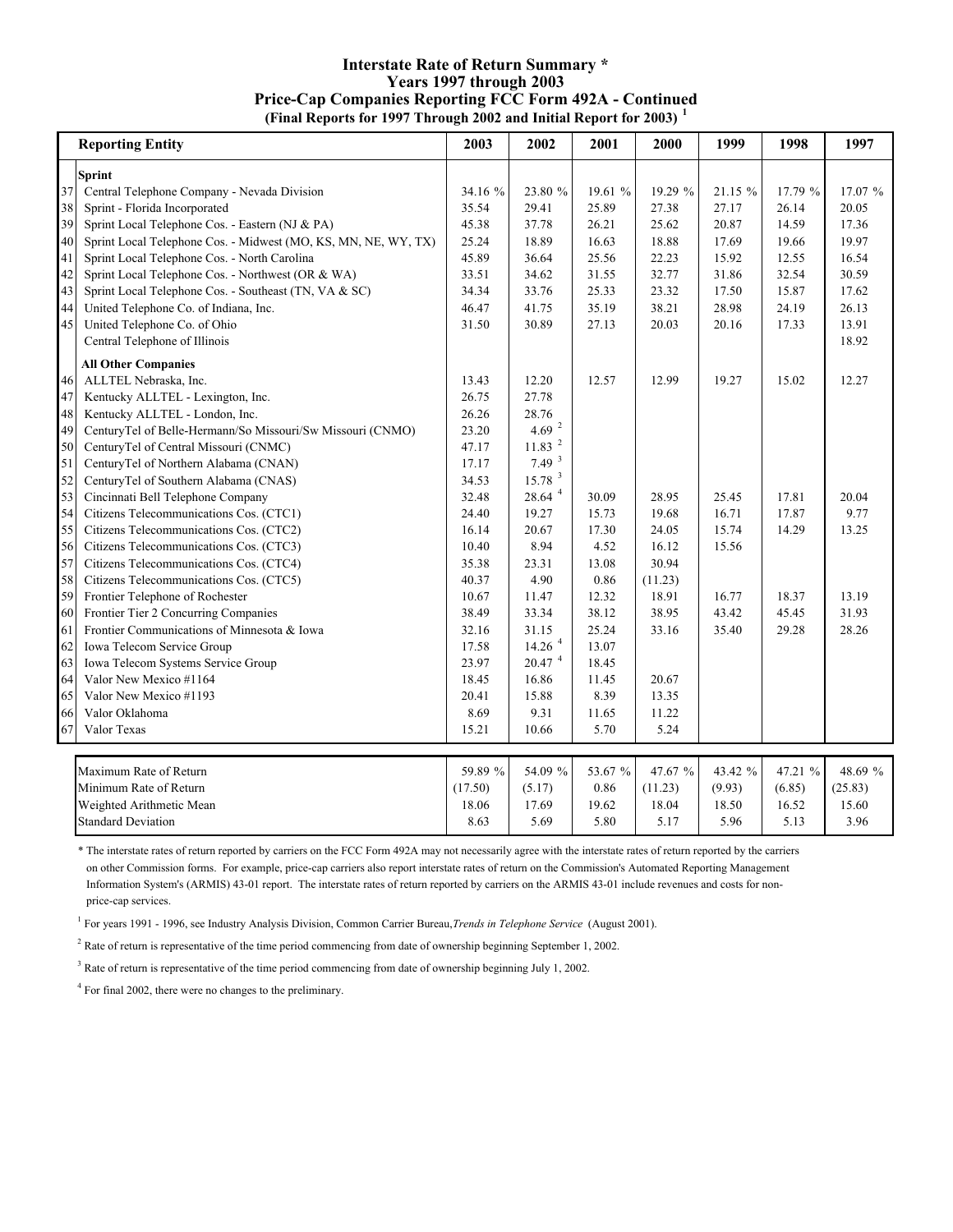# **Interstate Rate of Return Summary January 1, 2003 - December 31, 2003 Initial Reports Filed April 1, 2004 Price-Cap Carriers**

|                     | <b>Name of Company</b>                                                                                              | Operating<br><b>Revenues</b><br>(000) | Operating<br><b>Expenses</b><br>(000) | Operating<br>Income<br>(000)    | <b>Average Net</b><br>Investment<br>(000) | Rate of<br>Return<br>(%) | Sharing/<br><b>Low End</b><br>(000) | <b>FCC Ordered</b><br>Refund     |
|---------------------|---------------------------------------------------------------------------------------------------------------------|---------------------------------------|---------------------------------------|---------------------------------|-------------------------------------------|--------------------------|-------------------------------------|----------------------------------|
| $\mathbf{1}$        | BellSouth Communications, Inc.                                                                                      | \$2,768,494                           | \$1,604,376                           | \$1,164,118                     | \$5,307,515                               | 21.93                    | N/A                                 | N/A                              |
|                     | 2 Qwest Communications Inc. Including Malheur and El Paso                                                           | 2,378,272                             | 1,783,063                             | 595,209                         | 2,584,100                                 | 23.03                    | $\mathbf{0}$                        | $\theta$                         |
| 3<br>$\overline{4}$ | <b>SBC Companies (FCC Generated)</b><br>Southwestern Bell Telephone Company<br><b>Ameritech Operating Companies</b> | 5.833.998<br>1,956,400<br>1,827,307   | 4,668,141<br>1,639,107<br>1,437,688   | 1,165,857<br>317,293<br>389,619 | 5,724,745<br>2,033,789<br>1,896,053       | 20.37<br>15.60<br>20.55  | N/A<br>N/A                          | N/A<br>N/A                       |
| 5                   | Nevada Bell Telephone Company                                                                                       | 58,020                                | 45,505                                | 12,515                          | 62,093                                    | 20.16                    | N/A                                 | N/A                              |
| 6                   | Pacific Bell Telephone Company                                                                                      | 1,635,085                             | 1,273,227                             | 361,858                         | 1,379,333                                 | 26.23                    | N/A                                 | N/A                              |
|                     | Southern New England Telephone Company                                                                              | 357,186                               | 272,614                               | 84,572                          | 353,477                                   | 23.93                    | N/A                                 | N/A                              |
|                     | <b>Verizon Companies (FCC Generated)</b><br>8 Verizon Telephone Companies (Verizon FCC Tariff No. 1)                | 7,266,212<br>4,968,187                | 5,639,565<br>4,198,815                | 1,626,644<br>769,372            | 13,161,051<br>9,623,916                   | 12.36<br>7.99            | $\boldsymbol{0}$                    | N/A                              |
|                     | 9 Verizon California Inc. (California - GTCA)<br>10 Verizon California Inc. (Arizona - COAZ)                        | 494,882<br>2,525                      | 265,448<br>2,469                      | 229,434<br>57                   | 764,927<br>2,798                          | 29.99<br>2.03            | $\theta$<br>$\overline{0}$          | $\Omega$<br>$\Omega$<br>$\theta$ |
|                     | 11 Verizon California Inc. (California - COCA)<br>12 Verizon California Inc. (Nevada - CONV)                        | 69,393<br>10,763                      | 47,118<br>6,359                       | 22,274<br>4,404                 | 74,503<br>15,452                          | 29.90<br>28.50           | $\overline{0}$<br>$\overline{0}$    | $\theta$                         |
|                     | 13 Verizon Florida Inc. (Florida - GTFL)                                                                            | 330,438                               | 217,707                               | 112,731                         | 466,535                                   | 24.16                    | $\theta$                            | $\theta$                         |
|                     | 14 Verizon Hawaiian Telephone Co. Inc. (Hawaii - GTHI)                                                              | 102,511                               | 65,815                                | 36,695                          | 217,837                                   | 16.85                    | $\theta$                            | $\theta$                         |
|                     | 15 Verizon North Inc. (COPA + COQS = COPT)                                                                          | 18,703                                | 11,901                                | 6,801                           | 16,411                                    | 41.44                    | $\theta$                            | $\theta$                         |
|                     | 16 Verizon North Inc. (Illinois - COIL)                                                                             | 25,984                                | 15,477                                | 10,507                          | 17,543                                    | 59.89                    | $\overline{0}$                      | $\theta$                         |
|                     | 17 Verizon North Inc. (Indiana - COIN)                                                                              | 37,372                                | 22,306                                | 15,066                          | 31,857                                    | 47.29                    | $\theta$                            | $\theta$                         |
|                     | 18 Verizon North Inc. (Ohio - GTOH)                                                                                 | 124,649                               | 87,639                                | 37,010                          | 189,424                                   | 19.54                    | $\theta$                            | $\theta$                         |
|                     | 19 Verizon North Inc. (Pennsylvania - GTPA)                                                                         | 74,159                                | 57,689                                | 16,470                          | 120,901                                   | 13.62                    | $\overline{0}$                      | $\theta$                         |
|                     | 20 Verizon North Inc. (Wisconsin - GTWI)                                                                            | 49,323                                | 38,749                                | 10,574                          | 97,486                                    | 10.85                    | $\theta$                            | $\theta$                         |
|                     | 21 Contel of South dba Verizon North System (Indiana GLIN)                                                          | (41, 118)                             | (41, 628)                             | 510                             | 2,548                                     | 20.00                    | $\overline{0}$                      | $\theta$                         |
|                     | 22 Verizon North/Contel of South (Michigan GTMI + GLMI = GAMI)                                                      | 102,275                               | 74,968                                | 27,306                          | 180,670                                   | 15.11                    | $\overline{0}$                      | $\mathbf{0}$                     |
|                     | 23 Verizon North/Verizon South (GTIL + GLIL = GAIL                                                                  | 102,976                               | 66,295                                | 36,682                          | 160,763                                   | 22.82                    | $\theta$                            | $\theta$                         |
|                     | 24 Verizon Northwest Inc. (Idaho - GTID)                                                                            | 35,180                                | 22,928                                | 12,252                          | 43,460                                    | 28.19                    | $\overline{0}$                      | $\mathbf{0}$                     |
|                     | 25 Verizon Northwest Inc. (Oregon - GTOR)                                                                           | 87,935                                | 52,634                                | 35,301                          | 133,691                                   | 26.40                    | $\theta$                            | $\Omega$                         |
|                     | 26 Verizon Northwest Inc. (Washington - COWA)                                                                       | 21,055                                | 12,505                                | 8,550                           | 22,949                                    | 37.26                    | $\theta$                            | $\theta$                         |
|                     | 27 Verizon Northwest Inc. (Washington - GTWA)                                                                       | 146,680                               | 76,098                                | 70,582                          | 233,403                                   | 30.24                    | $\overline{0}$                      | $\mathbf{0}$                     |
|                     | 28 Verizon Northwest, Inc. (West Coast CA - GNCA)                                                                   | 36                                    | 587                                   | (551)                           | 3,889                                     | (14.17)                  | $\theta$                            | $\Omega$                         |
|                     | 29 Verizon South Inc. (North Carolina - GTNC)                                                                       | 40,973                                | 30,320                                | 10,652                          | 63,341                                    | 16.82                    | $\overline{0}$                      | $\mathbf{0}$                     |
|                     | 30 Verizon South Inc. (North Carolina - CONC)                                                                       | 22,743                                | 18,182                                | 4,561                           | 30,810                                    | 14.80                    | $\theta$                            | $\theta$                         |
|                     | 31 Verizon South Inc. (South Carolina - $GTSC + COSC = GTST$ )                                                      | 38,548                                | 25,796                                | 12,753                          | 44,094                                    | 28.92                    | $\overline{0}$                      | $\mathbf{0}$                     |
|                     | 32 Verizon South Inc. (Virginia - COVA)                                                                             | 132,173                               | 78,038                                | 54,135                          | 137,025                                   | 39.51                    | $\theta$                            | $\theta$                         |
|                     | 32 Verizon South Inc. (Virginia - GTVA)                                                                             | 2,130                                 | 4,042                                 | (1,912)                         | 10,930                                    | (17.50)                  | $\theta$                            | $\theta$                         |
|                     | 33 Verizon Southwest Inc. (Texas - COTX)                                                                            | 17,030                                | 14,731                                | 2,298                           | 22,954                                    | 10.01                    | $\overline{0}$                      | $\mathbf{0}$                     |
|                     | 34 Verizon Southwest Inc. (Texas - GTTX)                                                                            | 242,440                               | 163,759                               | 78,681                          | 420,764                                   | 18.70                    | $\overline{0}$                      | $\mathbf{0}$                     |
|                     | 35 Micronesian Telecommunications Corp. (Northern Mariana Is. - GTMC)                                               | 6,267                                 | 2,818                                 | 3,449                           | 10,170                                    | 33.91                    | $\theta$                            | $\theta$                         |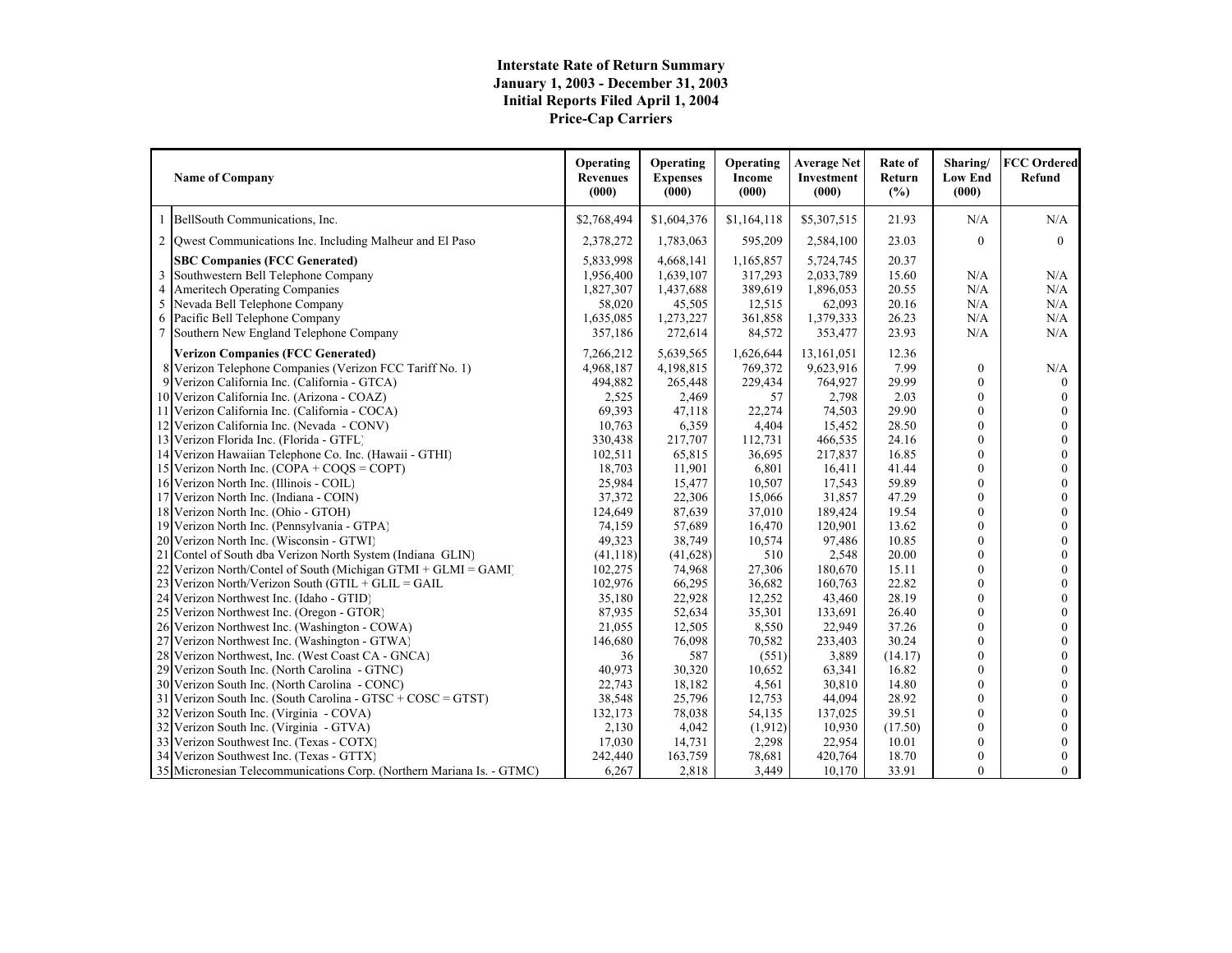# **Interstate Rate of Return Summary January 1, 2003 - December 31, 2003 Initial Reports Filed April 1, 2004 Price-Cap Carriers**

| <b>Name of Company</b>                                                 | Operating<br><b>Revenues</b><br>(000) | Operating<br><b>Expenses</b><br>(000) | <b>Operating</b><br>Income<br>(000) | <b>Average Net</b><br><b>Investment</b><br>(000) | Rate of<br>Return<br>(%) | Sharing/<br><b>Low End</b><br>(000) | <b>FCC Ordered</b><br><b>Refund</b> |
|------------------------------------------------------------------------|---------------------------------------|---------------------------------------|-------------------------------------|--------------------------------------------------|--------------------------|-------------------------------------|-------------------------------------|
| <b>Sprint</b>                                                          | 1,185,156                             | 737,102                               | 448,054                             | 1,270,313                                        | 35.27                    | N/A                                 | N/A                                 |
| 36 Central Telephone - Nevada                                          | 86,302                                | 41,561                                | 44,741                              | 130,992                                          | 34.16                    | N/A                                 | N/A                                 |
| 37 Sprint - Florida, Inc.                                              | 320,186                               | 188,738                               | 131,449                             | 369,895                                          | 35.54                    | N/A                                 | N/A                                 |
| 38 Sprint Local Telephone Companies - Eastern (NJ & PA)                | 97,295                                | 59,886                                | 37,409                              | 82,432                                           | 45.38                    | N/A                                 | N/A                                 |
| 39 Sprint Local Telephone Companies - Midwest (MO, KS, MN, NE, WY, TX) | 181,248                               | 121,822                               | 59,426                              | 235,405                                          | 25.24                    | N/A                                 | N/A                                 |
| 40 Sprint Local Telephone Companies - North Carolina                   | 199,498                               | 123,574                               | 75,924                              | 165,457                                          | 45.89                    | N/A                                 | N/A                                 |
| 41 Sprint Local Telephone Companies - Northwest (OR & WA)              | 36,613                                | 23,726                                | 12,888                              | 38,458                                           | 33.51                    | N/A                                 | N/A                                 |
| 42 Sprint Local Telephone Companies - Southeast (TN, VA & SC)          | 121,924                               | 78,175                                | 43,750                              | 127,394                                          | 34.34                    | N/A                                 | N/A                                 |
| 43 United Telephone Co. of Indiana, Inc.                               | 43,484                                | 29,265                                | 14,218                              | 30,599                                           | 46.47                    | N/A                                 | N/A                                 |
| 44 United Telephone Co. of Ohio                                        | 98,606                                | 70,356                                | 28,250                              | 89,681                                           | 31.50                    | N/A                                 | N/A                                 |
| <b>All Other Companies (FCC Generated)</b>                             | 983,761                               | 696,818                               | 286,943                             | 1,230,088                                        | 23.33                    |                                     |                                     |
| 45 ALLTEL Nebraska, Inc.                                               | 35,273                                | 28,866                                | 6,407                               | 47,705                                           | 13.43                    | $\mathbf{0}$                        | $\Omega$                            |
| 46 Kentucky ALLTEL - Lexington, Inc                                    | 87,922                                | 65,466                                | 22,456                              | 83,960                                           | 26.75                    | $\Omega$                            |                                     |
| 47 Kentucky ALLTEL - London, Inc.                                      | 15,968                                | 11,256                                | 4,712                               | 17,947                                           | 26.26                    | $\theta$                            | $\Omega$                            |
| 48 CenturyTel of Belle-Hermann/So Missouri/Sw Missouri (CNM0)          | 47,346                                | 28,047                                | 19,299                              | 83,189                                           | 23.20                    | $\Omega$                            |                                     |
| 49 CenturyTel of Central Missiouri (CNMC)                              | 19,973                                | 8,726                                 | 11,247                              | 23,841                                           | 47.17                    | $\theta$                            |                                     |
| 50 CenturyTel of Northern Alabama (CNAN)                               | 20,119                                | 15,128                                | 4,991                               | 29,072                                           | 17.17                    | $\Omega$                            |                                     |
| 51 CenturyTel of Southern Alabama (CNAS)                               | 35,777                                | 20,721                                | 15,056                              | 43,598                                           | 34.53                    | $\Omega$                            | $\theta$                            |
| 52 Cincinnati Bell Telephone Company                                   | 156,558                               | 114,039                               | 42,519                              | 130,897                                          | 32.48                    | N/A                                 | N/A                                 |
| 53 Citizens Telecommunications Cos. (CTC1)                             | 184,872                               | 130,149                               | 54,723                              | 224,294                                          | 24.40                    | N/A                                 | N/A                                 |
| 54 Citizens Telecommunications Cos. (CTC2)                             | 36,021                                | 27,276                                | 8,745                               | 54,184                                           | 16.14                    | N/A                                 | N/A                                 |
| 55 Citizens Telecommunications Cos. (CTC3)                             | 2,409                                 | 1,944                                 | 465                                 | 4,472                                            | 10.40                    | (91)                                | N/A                                 |
| 56 Citizens Telecommunications Cos. (CTC4)                             | 52,988                                | 37,582                                | 15,406                              | 43,545                                           | 35.38                    | N/A                                 | N/A                                 |
| 57 Citizens Telecommunications Cos. (CTC5)                             | 909                                   | 490                                   | 419                                 | 4,152                                            | 40.37                    | ÷.                                  | N/A                                 |
| 58 Frontier Telephone of Rochester, Inc.                               | 51,867                                | 39,807                                | 12,060                              | 113,077                                          | 10.67                    | N/A                                 | N/A                                 |
| 59 Frontier Tier 2 Concurring Carriers                                 | 51,289                                | 35,185                                | 16,104                              | 41,843                                           | 38.49                    | N/A                                 | N/A                                 |
| 60 Frontier Communications of Minnesota & Iowa                         | 34,531                                | 22,831                                | 11,700                              | 36,377                                           | 32.16                    | N/A                                 | N/A                                 |
| 61 Iowa Telecom Service Group                                          | 18,039                                | 12,844                                | 5,195                               | 29,546                                           | 17.58                    | N/A                                 | N/A                                 |
| 62 Iowa Telecom Systems Service Group                                  | 28,333                                | 18,010                                | 10,323                              | 43,070                                           | 23.97                    | N/A                                 | N/A                                 |
| 63 VALOR New Mexico #1193                                              | 9,227                                 | 6,306                                 | 2,921                               | 15,832                                           | 18.45                    | 258                                 | $\mathbf{0}$                        |
| 64 VALOR New Mexico #1164                                              | 10,307                                | 6,721                                 | 3,586                               | 17,568                                           | 20.41                    | $\theta$                            | $\Omega$                            |
| 65 VALOR Oklahoma                                                      | 20,065                                | 16,102                                | 3,963                               | 45,596                                           | 8.69                     | 315                                 | $\theta$                            |
| 66 VALOR Texas                                                         | 63,968                                | 49,322                                | 14,646                              | 96,323                                           | 15.21                    | 9,570                               | $\Omega$                            |
| <b>Total</b>                                                           | \$20,415,893                          | \$15,129,066                          | \$5,286,826                         |                                                  |                          |                                     |                                     |

| Minimum Rate of Return<br>18.06<br>Weighted Arithmetic Mean<br>8.63<br><b>Standard Deviation</b> | Maximum Rate of Return | 59.89<br>(17.50) |
|--------------------------------------------------------------------------------------------------|------------------------|------------------|
|--------------------------------------------------------------------------------------------------|------------------------|------------------|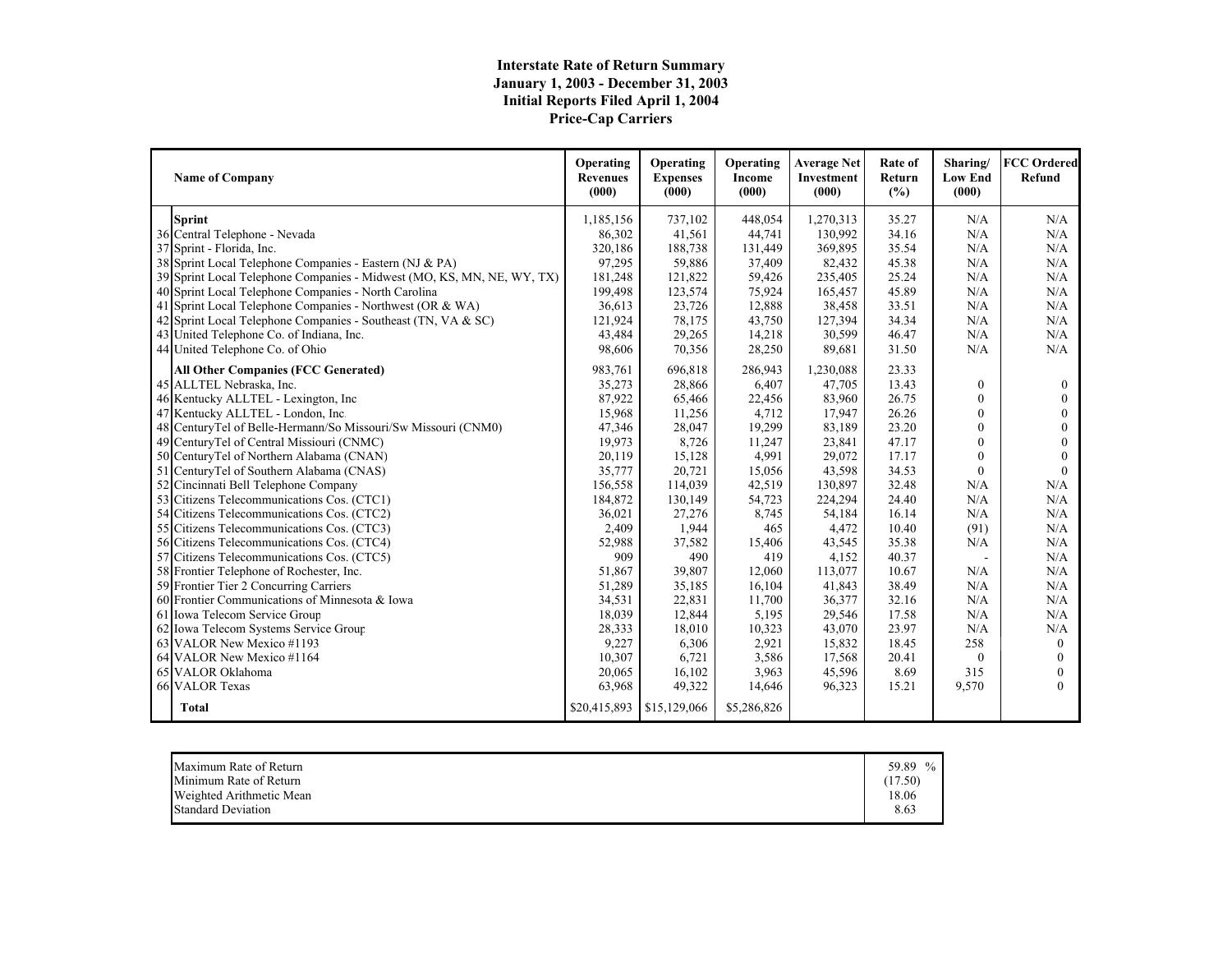#### **Interstate Rate of Return Summary January 1, 2002 - December 31, 2002 Final Reports Filed April 1, 2004 Price-Cap Carriers**

|                | <b>Name of Company</b>                                                | Operating<br><b>Revenues</b><br>(000) | Operating<br><b>Expenses</b><br>(000) | Operating<br>Income<br>(000) | <b>Average Net</b><br>Investment<br>(000) | Rate of<br>Return<br>(%) | Sharing/<br><b>Low End</b><br>(000) | <b>FCC Ordered</b><br>Refund |
|----------------|-----------------------------------------------------------------------|---------------------------------------|---------------------------------------|------------------------------|-------------------------------------------|--------------------------|-------------------------------------|------------------------------|
|                | BellSouth Communications, Inc.                                        | \$2,755,169                           | \$1,645,263                           | \$1,109,906                  | \$5,736,983                               | 19.35                    | N/A                                 | N/A                          |
|                | 2 Qwest Communications Inc. Including Malheur and El Paso             | 2,956,742                             | 2,218,031                             | 738,711                      | 3,679,652                                 | 20.08                    | $\mathbf{0}$                        | $\theta$                     |
|                | <b>SBC Companies (FCC Generated)</b>                                  | 5,629,735                             | 4,420,083                             | 1,209,652                    | 6,611,433                                 | 18.30                    |                                     |                              |
| 3              | Southwestern Bell Telephone Company                                   | 2,097,003                             | 1,716,917                             | 380,086                      | 2,554,011                                 | 14.88                    | N/A                                 | N/A                          |
| $\overline{4}$ | Ameritech Operating Companies                                         | 1,976,101                             | 1,522,870                             | 453,231                      | 2,239,764                                 | 20.24                    | N/A                                 | N/A                          |
| 5              | Nevada Bell Telephone Company                                         | 67,092                                | 54,002                                | 13,090                       | 88,115                                    | 14.86                    | N/A                                 | N/A                          |
| 6              | Pacific Bell Telephone Company                                        | 1,489,539                             | 1,126,294                             | 363,245                      | 1,729,543                                 | 21.00                    | N/A                                 | N/A                          |
|                | Southern New England Telephone Company                                | 341,424                               | 270,084                               | 71,340                       | 386,256                                   | 18.47                    | N/A                                 | N/A                          |
|                | <b>Verizon Companies (FCC Generated)</b>                              | 8,080,314                             | 5,867,696                             | 2,212,612                    | 14,463,312                                | 15.30                    |                                     |                              |
|                | 8 Verizon Telephone Companies (Verizon FCC Tariff No. 1)              | 5,434,988                             | 4,179,301                             | 1,255,687                    | 10,504,285                                | 11.95                    | $\mathbf{0}$                        | N/A                          |
|                | 9 Verizon California Inc. (California - GTCA)                         | 554,263                               | 331,802                               | 222,460                      | 780,488                                   | 28.50                    | $\mathbf{0}$                        | $\mathbf{0}$                 |
|                | 10 Verizon California Inc. (Arizona - COAZ)                           | 3,173                                 | 2,938                                 | 235                          | 3,365                                     | 6.99                     | $\mathbf{0}$                        | $\Omega$                     |
|                | 11 Verizon California Inc. (California - COCA)                        | 67,959                                | 44,598                                | 23,360                       | 82,782                                    | 28.22                    | $\mathbf{0}$                        | $\theta$                     |
|                | 12 Verizon California Inc. (Nevada - CONV)                            | 10,602                                | 6,550                                 | 4,052                        | 16,829                                    | 24.08                    | $\mathbf{0}$                        | $\mathbf{0}$                 |
|                | 13 Verizon Florida Inc. (Florida - GTFL)                              | 341,566                               | 222,803                               | 118,763                      | 539,137                                   | 22.03                    | $\mathbf{0}$                        | $\mathbf{0}$                 |
|                | 14 Verizon Hawaiian Telephone Co. Inc. (Hawaii - GTHI)                | 108,837                               | 74,550                                | 34,287                       | 224,158                                   | 15.30                    | $\mathbf{0}$                        | $\overline{0}$               |
|                | 15 Verizon North Inc. (COPA + COQS = COPT)                            | 19,807                                | 11,725                                | 8,082                        | 18,531                                    | 43.61                    | $\mathbf{0}$                        | $\theta$                     |
|                | 16 Verizon North Inc. (Illinois - COIL)                               | 25,748                                | 15,500                                | 10,248                       | 18,946                                    | 54.09                    | $\boldsymbol{0}$                    | $\boldsymbol{0}$             |
|                | 17 Verizon North Inc. (Indiana - COIN)                                | 37,699                                | 21,653                                | 16,045                       | 34,833                                    | 46.06                    | $\mathbf{0}$                        | $\Omega$                     |
|                | 18 Verizon North Inc. (Ohio - GTOH)                                   | 126,521                               | 86,914                                | 39,607                       | 202,785                                   | 19.53                    | $\mathbf{0}$                        | $\Omega$                     |
|                | 19 Verizon North Inc. (Pennsylvania - GTPA)                           | 80,939                                | 52,366                                | 28,573                       | 127,009                                   | 22.50                    | $\mathbf{0}$                        | $\mathbf{0}$                 |
|                | 20 Verizon North Inc. (Wisconsin - GTWI)                              | 47,888                                | 37,512                                | 10,376                       | 104,849                                   | 9.90                     | $\mathbf{0}$                        | $\overline{0}$               |
|                | 21 Verizon North/Contel of South (Indiana GTIN + GLIN = GAIN)         | 130,342                               | 82,532                                | 47,809                       | 193,169                                   | 24.75                    | $\mathbf{0}$                        | $\theta$                     |
|                | 22 Verizon North/Contel of South (Michigan GTMI + GLMI = GAMI)        | 104,826                               | 73,533                                | 31,293                       | 188,026                                   | 16.64                    | $\mathbf{0}$                        | $\theta$                     |
|                | 23 Verizon North/Verizon South (GTIL + GLIL = GAIL)                   | 117,121                               | 81,262                                | 35,859                       | 166,494                                   | 21.54                    | $\boldsymbol{0}$                    | $\boldsymbol{0}$             |
|                | 24 Verizon Northwest Inc. (Idaho - GTID)                              | 40,177                                | 24,854                                | 15,322                       | 46,419                                    | 33.01                    | $\mathbf{0}$                        | $\overline{0}$               |
|                | 25 Verizon Northwest Inc. (Oregon - GTOR)                             | 92,464                                | 54,911                                | 37,553                       | 143,872                                   | 26.10                    | $\mathbf{0}$                        | $\overline{0}$               |
|                | 26 Verizon Northwest Inc. (Washington - COWA)                         | 18,759                                | 11,599                                | 7,160                        | 22,682                                    | 31.57                    | $\mathbf{0}$                        | $\mathbf{0}$                 |
|                | 27 Verizon Northwest Inc. (Washington - GTWA)                         | 150,040                               | 76,680                                | 73,359                       | 253,197                                   | 28.97                    | $\mathbf{0}$                        | $\Omega$                     |
|                | 28 Verizon Northwest, Inc. (West Coast CA - GNCA)                     | 969                                   | 1,176                                 | (208)                        | 4,015                                     | (5.17)                   | $\mathbf{0}$                        | $\theta$                     |
|                | 29 Verizon South Inc. (North Carolina - GTNC)                         | 48,735                                | 32,000                                | 16,734                       | 71,367                                    | 23.45                    | $\mathbf{0}$                        | $\theta$                     |
|                | 30 Verizon South Inc. (North Carolina - CONC)                         | 23,252                                | 16,051                                | 7,201                        | 32,777                                    | 21.97                    | $\boldsymbol{0}$                    | $\boldsymbol{0}$             |
|                | 31 Verizon South Inc. (South Carolina - GTSC + $COSC = GTST$ )        | 41,856                                | 27,243                                | 14,613                       | 49,000                                    | 29.82                    | $\mathbf{0}$                        | $\overline{0}$               |
|                | 32 Verizon South Inc. (Virginia - COVA)                               | 137,044                               | 81,258                                | 55,786                       | 138,055                                   | 40.41                    | $\mathbf{0}$                        | $\mathbf{0}$                 |
|                | 33 Verizon South Inc. (Virginia - GTVA)                               | 6,098                                 | 5,885                                 | 214                          | 12,158                                    | 1.76                     | $\boldsymbol{0}$                    | $\mathbf{0}$                 |
|                | 34 GTE Southwest Inc. dba Verizon Southwest Inc. (Texas - COTX)       | 17,730                                | 14,281                                | 3,449                        | 27,687                                    | 12.46                    | $\mathbf{0}$                        | $\Omega$                     |
|                | 35 GTE Southwest Inc. dba Verizon Southwest Inc. (Texas - GTTX)       | 281,990                               | 190,732                               | 91,258                       | 445,910                                   | 20.47                    | $\mathbf{0}$                        | $\mathbf{0}$                 |
|                | 36 Micronesian Telecommunications Corp. (Northern Mariana Is. - GTMC) | 8,921                                 | 5,487                                 | 3,435                        | 10,487                                    | 32.75                    | $\mathbf{0}$                        | $\mathbf{0}$                 |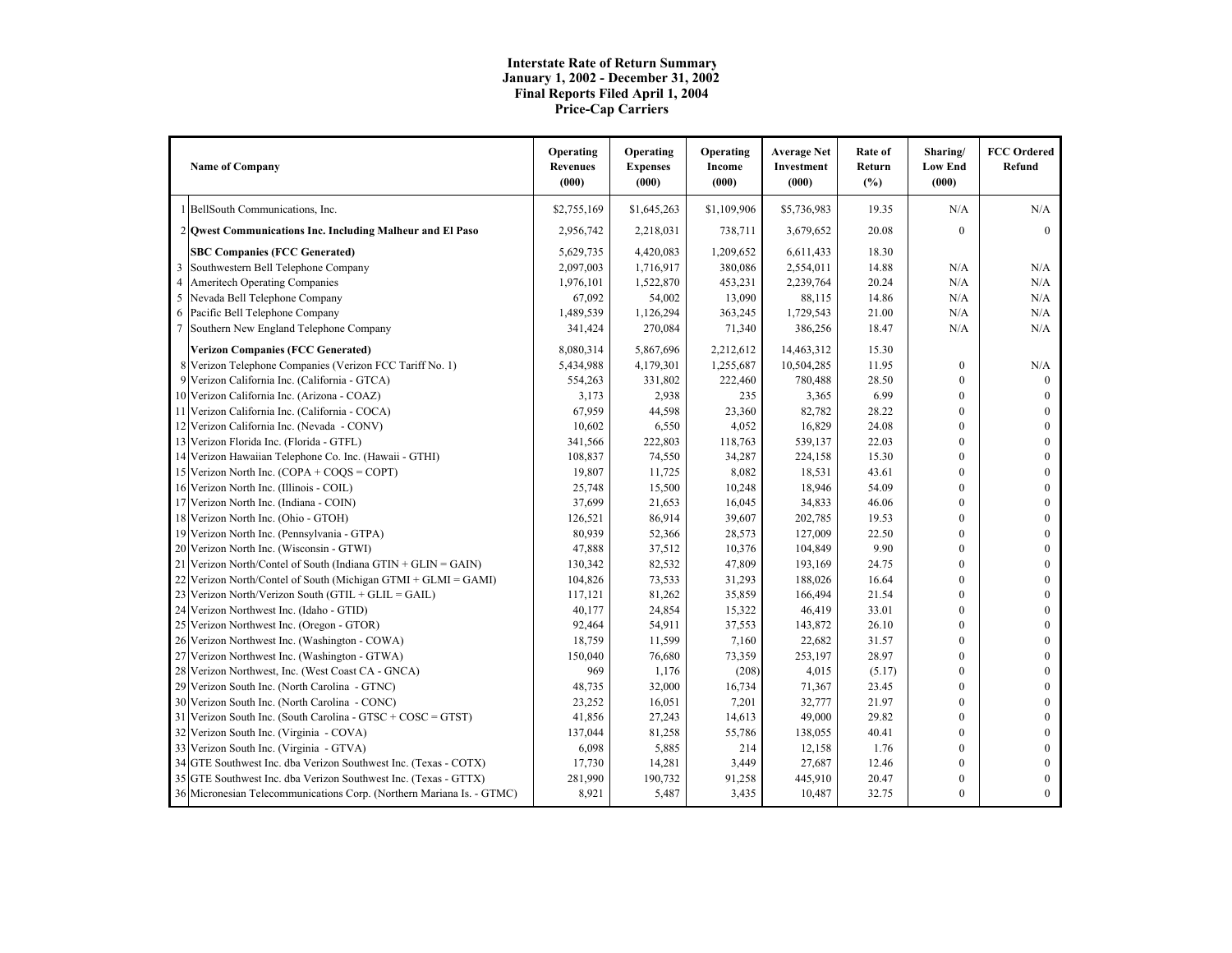#### **Interstate Rate of Return Summary January 1, 2002 - December 31, 2002 Final Reports Filed April 1, 2004 Price-Cap Carriers**

| <b>Name of Company</b>                                                       | Operating<br><b>Revenues</b><br>(000) | Operating<br><b>Expenses</b><br>(000) | Operating<br>Income<br>(000) | <b>Average Net</b><br>Investment<br>(000) | Rate of<br>Return<br>(%) | Sharing/<br><b>Low End</b><br>(000) | <b>FCC</b> Ordered<br>Refund |
|------------------------------------------------------------------------------|---------------------------------------|---------------------------------------|------------------------------|-------------------------------------------|--------------------------|-------------------------------------|------------------------------|
| <b>Sprint</b>                                                                | 1,102,070                             | 745,332                               | 356,737                      | 1,222,358                                 | 29.18                    | N/A                                 | N/A                          |
| 37 Central Telephone Company - Nevada Division                               | 77,705                                | 46,157                                | 31,548                       | 132,571                                   | 23.80                    | N/A                                 | N/A                          |
| 38 Sprint-Florida Incorporated                                               | 291,569                               | 184,917                               | 106,652                      | 362,634                                   | 29.41                    | N/A                                 | N/A                          |
| 39 Sprint Local Telephone Companies - Eastern                                | 89,893                                | 61,593                                | 28,300                       | 74,916                                    | 37.78                    | N/A                                 | N/A                          |
| 40 Sprint Local Telephone Companies - Midwest                                | 169,915                               | 126,002                               | 43,913                       | 232,438                                   | 18.89                    | N/A                                 | N/A                          |
| 41 Sprint Local Telephone Companies - North Carolina                         | 188,126                               | 131,800                               | 56,325                       | 153,735                                   | 36.64                    | N/A                                 | N/A                          |
| 42 Sprint Local Telephone Companies - Northwest                              | 34,702                                | 22,303                                | 12,399                       | 35,819                                    | 34.62                    | N/A                                 | N/A                          |
| 43 Sprint Local Telephone Companies - Southeast (TN, VA & SC)                | 112,663                               | 72,888                                | 39,775                       | 117,823                                   | 33.76                    | N/A                                 | N/A                          |
| 44 United Telephone Co. of Indiana, Inc.                                     | 40,358                                | 28,455                                | 11,902                       | 28,510                                    | 41.75                    | N/A                                 | N/A                          |
| 45 United Telephone Co. of Ohio                                              | 97,140                                | 71,217                                | 25,923                       | 83,915                                    | 30.89                    | N/A                                 | N/A                          |
| <b>Other Companies (FCC Generated)</b>                                       | 910,247                               | 665,959                               | 244,287                      | 1,326,879                                 | 18.41                    |                                     |                              |
| 52 ALLTEL Nebraska, Inc.                                                     | 38,680                                | 32,668                                | 6,012                        | 49,270                                    | 12.20                    | $\mathbf{0}$                        | $\mathbf{0}$                 |
| 53 Kentucky ALLTEL - Lexington, Inc.                                         | 87,301                                | 60,412                                | 26,889                       | 96,797                                    | 27.78                    | $\mathbf{0}$                        |                              |
| 54 Kentucky ALLTEL - London, Inc.                                            | 16,787                                | 11,288                                | 5,499                        | 19,117                                    | 28.76                    | $\theta$                            | $\Omega$                     |
| 55 CenturyTel of Belle-Hermann/Southern Missouri/Southwest Missouri          | 13,627                                | 9,580                                 | 4,047                        | 86,327                                    | 4.69                     | $\mathbf{0}$                        | $\Omega$                     |
| 56 CenturyTel of Central Missouri (Missouri-CNMC) <sup>1</sup>               | 6,011                                 | 3,075                                 | 2,936                        | 24,822                                    | 11.83                    | $\mathbf{0}$                        | $\Omega$                     |
| 57 CenturyTel of Northern Alabama <sup>2</sup>                               | 9,772                                 | 7,346                                 | 2,426                        | 32,380                                    | 7.49                     | $\mathbf{0}$                        | $\Omega$                     |
| 58 CenturyTel of Southern Alabama <sup>2</sup>                               | 17,631                                | 10,285                                | 7,345                        | 46,537                                    | 15.78                    | $\mathbf{0}$                        | $\theta$                     |
| 59 Cincinnati Bell Telephone Company <sup>3</sup>                            | 156,547                               | 113,878                               | 42,669                       | 148,984                                   | 28.64                    | N/A                                 | N/A                          |
| 60 Citizens Telecommunications Cos. (CTC1)                                   | 180,865                               | 132,589                               | 48,276                       | 250,550                                   | 19.27                    | N/A                                 | N/A                          |
| 61 Citizens Telecommunications Cos. (CTC2)                                   | 43,573                                | 31,614                                | 11,959                       | 57,862                                    | 20.67                    | N/A                                 | N/A                          |
| 62 Citizens Telecommunications Cos. (CTC3)                                   | 2,117                                 | 1,713                                 | 404                          | 4,519                                     | 8.94                     | (220)                               | N/A                          |
| 63 Citizens Telecommunications Cos. (CTC4)                                   | 48,098                                | 36,692                                | 11,406                       | 48,927                                    | 23.31                    | N/A                                 | N/A                          |
| 64 Citizens Telecommunications Cos. (CTC5)                                   | 2,955                                 | 2,756                                 | 199                          | 4,061                                     | 4.90                     | (648)                               | N/A                          |
| 65 Frontier Telephone of Rochester, Inc.                                     | 47,901                                | 34,542                                | 13,359                       | 116,508                                   | 11.47                    | N/A                                 | N/A                          |
| 66 Frontier Tier 2 Concurring Carriers                                       | 51,804                                | 36,268                                | 15,536                       | 46,604                                    | 33.34                    | N/A                                 | N/A                          |
| 67 Frontier Communications of Minnesota & Iowa                               | 33,052                                | 22,358                                | 10,694                       | 34,327                                    | 31.15                    | N/A                                 | N/A                          |
| 68 Iowa Telecommunications Services, Inc. $(SAC 351167)^3$                   | 18,753                                | 13,908                                | 4,845                        | 33,973                                    | 14.26                    |                                     |                              |
| 69 Iowa Telecommunications Services, Inc. (SAC 351170 & 351178) <sup>3</sup> | 29,440                                | 19,942                                | 9,497                        | 46,390                                    | 20.47                    |                                     |                              |
| 70 VALOR New Mexico #1193                                                    | 10,209                                | 7,588                                 | 2,621                        | 16,504                                    | 15.88                    | $\boldsymbol{0}$                    | $\Omega$                     |
| 71 VALOR New Mexico #1164                                                    | 10,203                                | 7,622                                 | 2,581                        | 15,312                                    | 16.86                    | 263                                 | $\Omega$                     |
| 72 VALOR Oklahoma                                                            | 21,352                                | 17,262                                | 4,091                        | 43,928                                    | 9.31                     | $\mathbf{0}$                        | $\Omega$                     |
| 73 VALOR Texas                                                               | 63,569                                | 52,573                                | 10,996                       | 103,180                                   | 10.66                    | 8,563                               | $\Omega$                     |
| Total                                                                        | \$21,775,702                          | \$15,832,448                          | \$5,943,245                  |                                           |                          |                                     |                              |

<sup>1</sup> Filing is for the period  $9/1/02 - 12/31/02$ .

Filing is for the period  $7/1/02$  -  $12/31/02$ .

There were no revisions to the initial report.

| Maximum Rate of Return    | 54.09 % |
|---------------------------|---------|
| Minimum Rate of Return    | (5.17)  |
| Weighted Arithmetic Mean  | 17.69   |
| <b>Standard Deviation</b> | 5.69    |